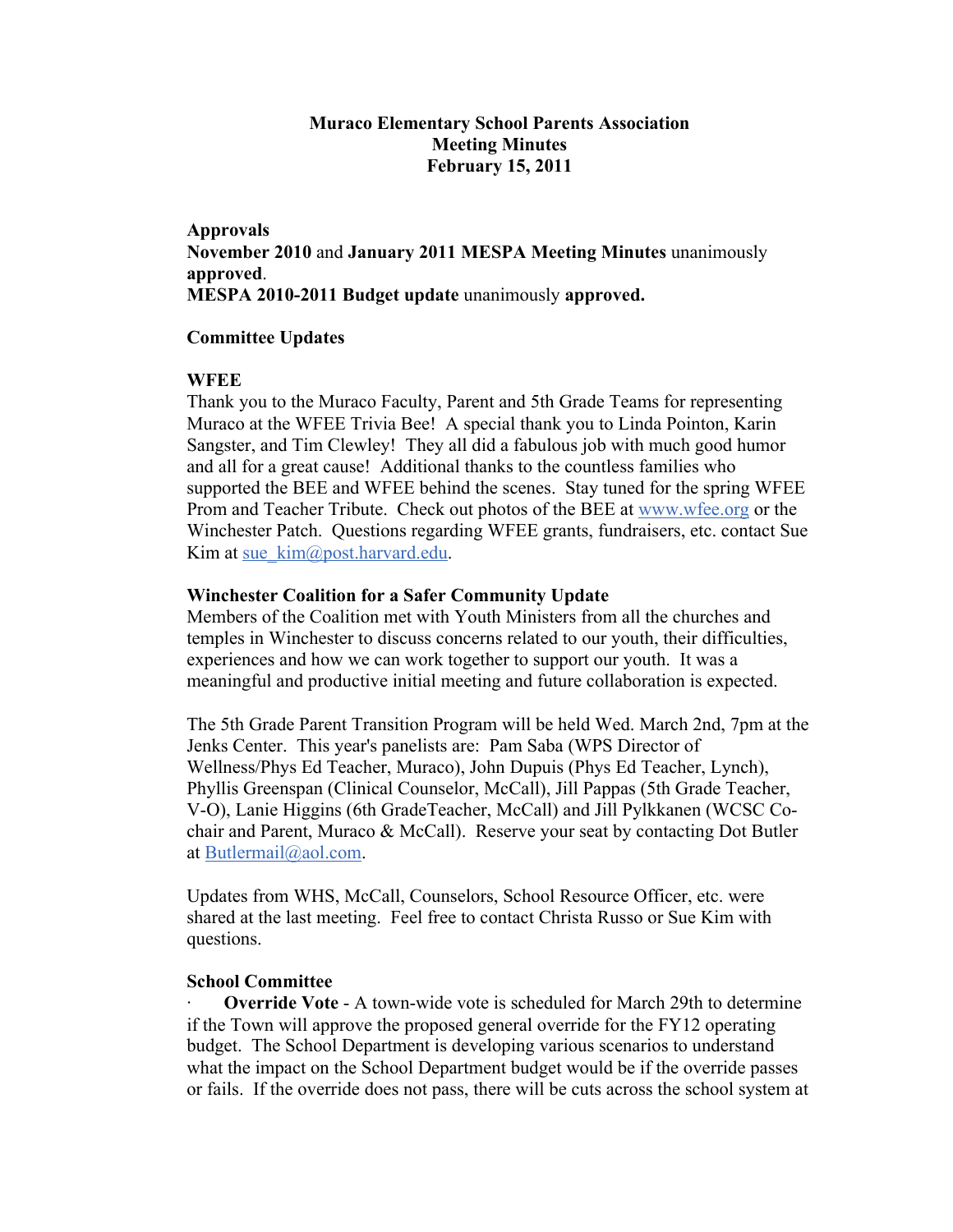the elementary, middle, and high school levels. Should the override fail to pass, it is expected that there will be both staffing and resource cuts at every school. Different scenarios will be discussed at next week's School Committee meeting.

**Redistricting** - With the passing of the Vinson-Owen override in January, redistricting will be moving forward. The Superintendent and the School Committee are looking to have an open and interactive dialogue with the community through a series of discussions and regular updates on its website. A steering committee with representatives from each school will be established over the next few months. If you are interested in being on the committee, please contact Superintendent Bill McAlduff at wmcalduff@winchester.k12.ma.us or follow-up with Muraco parent and School Committee member Chris Nixon at  $\frac{\text{nixon01890}(a)$ gmail.com for more information on the committee responsibilities and time commitment. A redistricting update link will be posted on the WPS website in early March: www.winchester.k12.ma.us .

· **Food-Borne Allergy Policy** - The district's existing food-borne allergy policy was established in the fall of 2008 with a recommended review to follow two years later. In November the School Committee solicited statements of interest from parents for subcommittee participation and it is in the process of establishing this group to review existing practices, as well as to make suggestions for change or improvement with Whitsons. Look for updates on this initiative from Central Office this spring.

· **Tri-Community Bikeway** - The School Committee recently received a presentation from engineers on this multi-town (Winchester, Woburn, Stoneham), multi-faceted project that is several years in the making. While the route of the bikeway is coming into better focus, some areas still being debated-- including the bikeway's relationship to Muraco. There is discussion as to whether the bike trail should run behind or in front of Muraco School. The pros and cons of each scenario were presented in December with no vote taken. Another option would be for the route to bypass Muraco and run along Washington Street for a distance. If you are interested in learning more or getting involved, please follow-up with Chris Nixon (nixon01890@gmail.com) or Muraco parent and bikeway liason Jamie Fosburgh (jfosburgh@comcast.net).

### **Discussions and Announcements**

#### **Direct Appeal Update**

The annual appeal has raised \$20,470, about \$1,000 over budget. The participation rate is approximately 42% with 145 families participating.

### **Update on MESPA Purchases**

Mrs. Kirby expressed a thank you to the Muraco community and MESPA for purchasing the Ladibug document cameras and LCD projectors. As a result, all 4<sup>th</sup> and  $5<sup>th</sup>$  grade classrooms have their own document cameras and projectors. The feedback has been very positive from teachers and students. There are 3 document cameras per grade in Grades 1-3; 1 document camera in Kindergarten; 1 in the Art Room and 1 floater.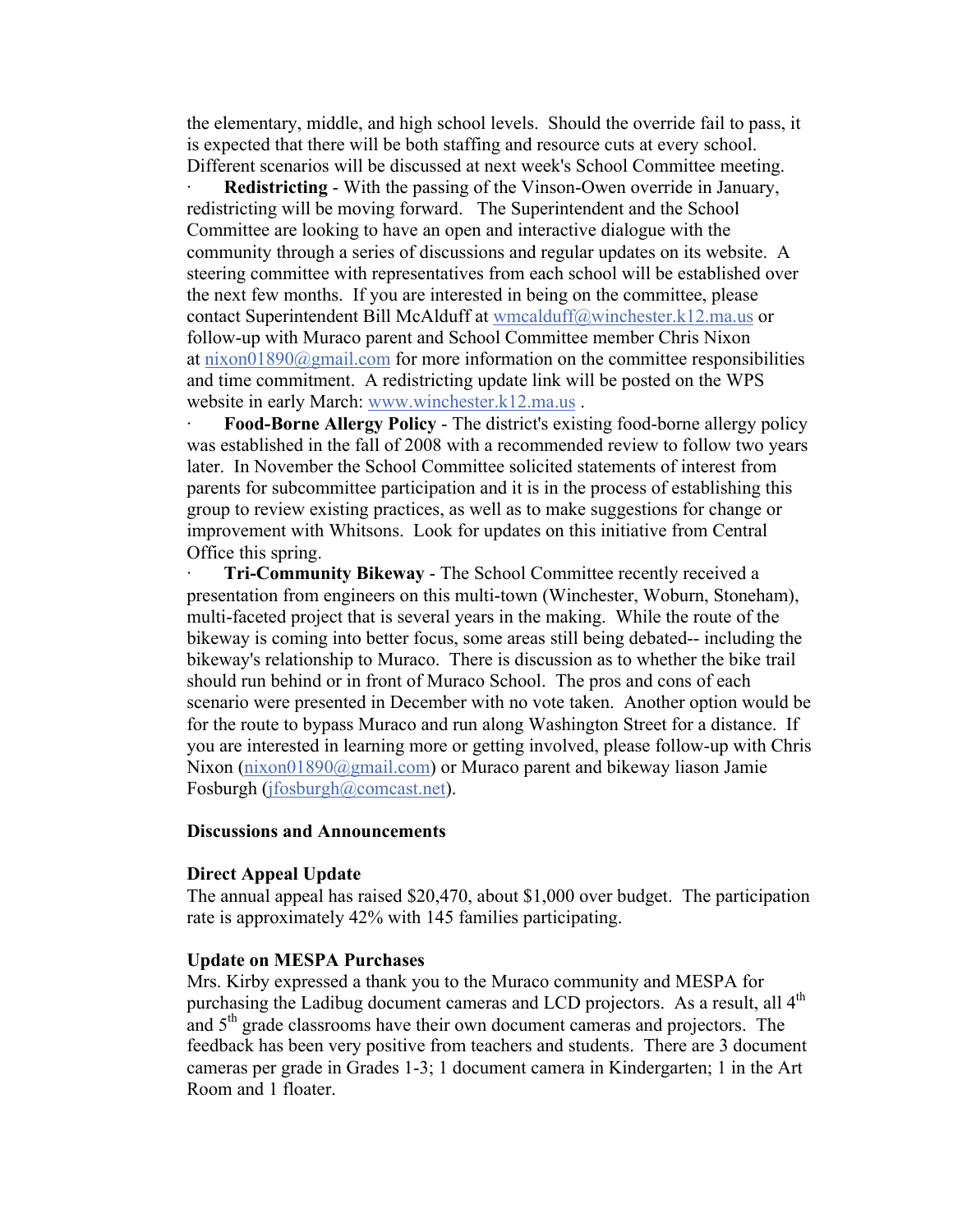An ENO interactive board and LCD projector will be installed in the library during vacation. The climbing wall was approved by the School Committee on February  $8<sup>th</sup>$  and will be installed in the gym on March  $17<sup>th</sup>$ . The purchases of the interactive board, LCD projector and climbing wall are made possible by the continuing generosity of the family of former Muraco student, Suzanne Russo Callahan, and MESPA expresses its heartfelt gratitude to the family.

There was a suggestion to restock playground supplies (jump ropes, balls, etc.) with any surplus funds. A motion was made and up to \$1,000 was approved to be spent on supplies. MESPA will follow-up with Pam Saba to see what supplies are needed.

### **Tardiness Policy**

Being on time for the start of school is important to help students get ready for their day and also for getting the lunch orders in on time, accurately. As a reminder, the first bell rings at 8:25am and the second bell at 8:30am. If students arrive after 8:35am, they will be marked "tardy." If students arrive after 8:30am, they go directly to the office to give their lunch order and get a slip for their teacher indicating that they already placed their lunch order. The situation is improving and more and more students are arriving on time (only 10 students/week in February were late, down from 65/week in December). Mrs. Kirby thanked parents for helping their children get to school on time.

#### **Town of Winchester School Traffic Study and Muraco Traffic Committee**

The Board of Selectman commissioned a study to understand the traffic flow at all of the Winchester schools. After observing the traffic flow and congestion, the consultants made several suggestions, which are being considered. One suggestion included opening the barrier at Irving Street and allowing traffic from the parking lot to exit through Irving Street. A suggestion was made at the meeting to make the traffic light at the corner of Washington Street and Swanton Street longer in order to help the flow of traffic out of Muraco. Mrs. Kirby noted that students may exit their cars at any point along the "drop off" sidewalk and not just in between the cones. The Muraco handbook will be updated next year to reflect any changes to pick-up and drop-off procedures.

#### **Behavior Policy at After School Programs and Evening Events**

During afternoon and evening school events and during after-school programs, students are expected to behave as they would during normal school hours. Adult supervision is required at all times; school events are not drop-off events. An official policy will be drawn up and included in the Muraco Handbook.

### **New MASP Program**

Leah Ferullo and Patrick Gryp are contemplating offering a new version of Super Sports for Grades 3-5, with one program for girls and one program for boys (running simultaneously). The new program would incorporate confidence and